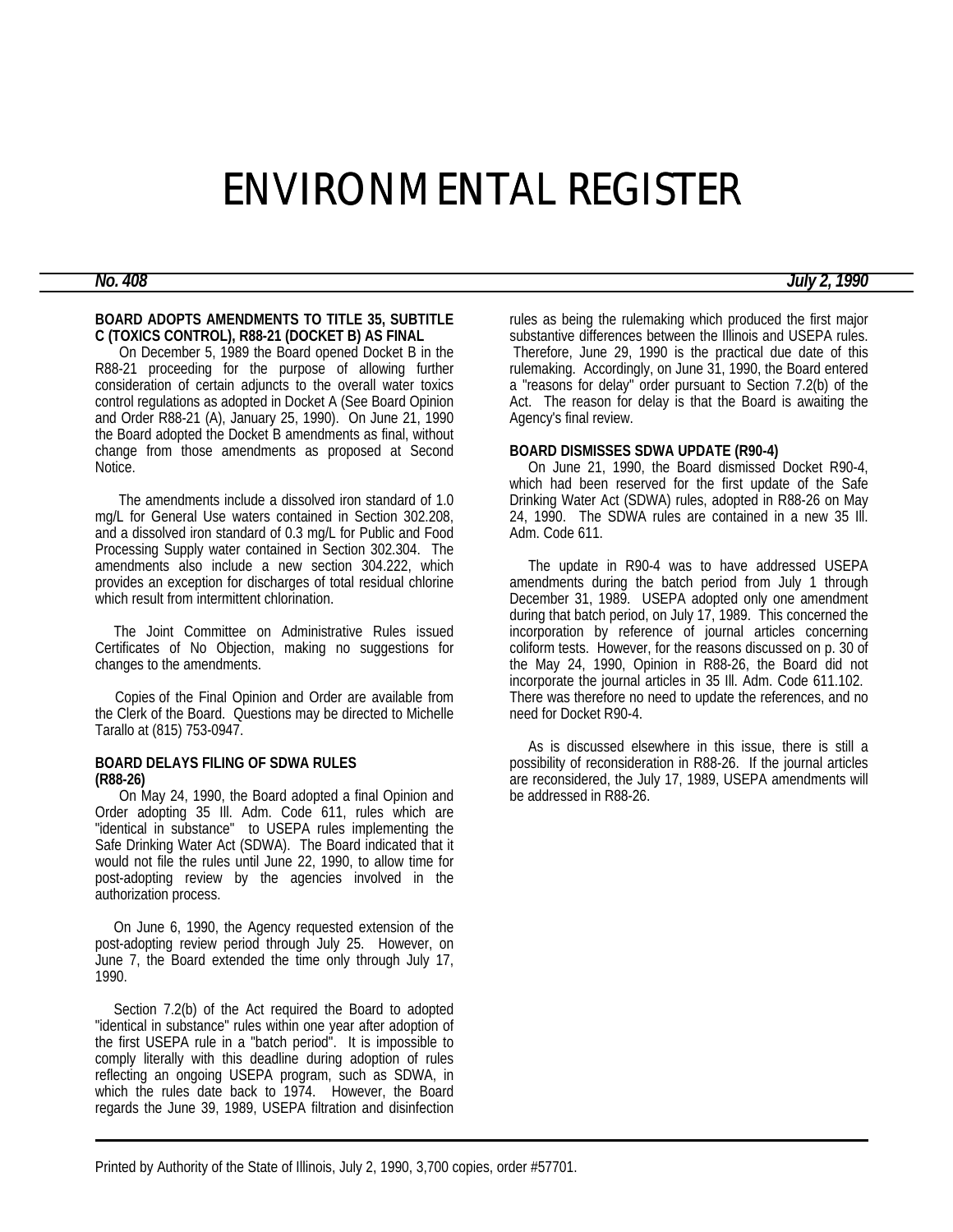Questions should be addressed to Morton Dorothy or Anne Manly at 217/333-5575.

**Criteria** 

# **BOARD AND STAFF ACTIVITIES**

On June 15th, Board Member Jacob Dumelle met

with Colin Thacker and Dr. Gregorio Millan of the Lake County Health Department. They discussed open burning and noise regulations. On June 19th Mr. Dumelle met with Carolyn Hartmann of the U.S. Public Interest Research Group to discuss proposed Clean Air Act bans on chlorofluorocarbons and halons to protect the upper ozone layer.

# **ADJUSTED STANDARDS DETERMINATIONS LIST**

 Pursuant to Section 28.1(d)(3) of the Environmental Protection Act, the Board is publishing in this issue of the Environmental Register a list of all final determinations on adjusted standards made within fiscal year 89/90 (July 1, 1989 to June 30, 1990).

 The Board will also publish in this issue a list of all final determinations on combined sewer overflow exceptions made within fiscal year 89/90.

 To receive a copy of any of these determinations, please write to the Clerk of the Board and specify the docket number of the case.

# **ADJUSTED STANDARDS**

Docket Number

# Docket Name Final Determination

AS 89-4 Petition of Safety-Kleen Corporation (and Illinois Environmental Protection Agency) for Adjusted Standard from 35 Ill.Adm.Code 720.131(c) Petition dismissed upon voluntary withdrawal of petition by Safety-Kleen Corporation. (November 15, 1989) AS 90-3 Petition of Laclede Steel Company for Adjusted Standards from 35 Ill.Adm.Code 302.201, 302.208, 302.210, and Subpart F, Petition dismissed upon motion of the Illinois Environmental Protection Agency. (April 12, 1990)

Procedures for Determining Water Quality

# **COMBINED SEWER OVERFLOW EXCEPTIONS**

No final determinations during fiscal year 89/90 (July 1, 1989 to June 30, 1990).

# **FINAL ACTIONS JUNE 21, 1990 BOARD MEETING**

- PCB 85-224 In The Matter Of: Joint Petition of the Aurora Sanitary District, the City of Aurora, and the Illinois Environmental Protection Agency for Exception to the Combined Sewer Overflow (CS0) Regulations - The Board granted petitioner's request for modification of its July 13, 1988 Order for extension of the completion date to July 1, 1992 to allow completion of certain construction and operational requirements imposed in Condition #3 for its Kane/DuPage County facility. Board Member J.D. Dumelle concurred.
- PCB 89-200 People of the State of Illinois v. Ekco Glaco Corp. a Delaware corp. The Board accepted the Settlement Agreement in which respondent admitted to violations of the Act and Board air pollution regulations and agreed to pay a fine of \$7,500 concerning its Cook County facility. Board Member J. Theodore Meyer dissented.
- PCB 89-212 City of Braidwood v. IEPA The Board denied petitioner's request for variance from the Board's public water supplies regulations for its Will County facility. Board Members J. Dumelle and B. Forcade concurred.
- PCB 89-213 Illinois Power Co. (Clinton Power Station) v. IEPA The Board accepted the Agency Recommendation and granted petitioner variance extension, with conditions, from the Board's water pollution regulations relating to thermal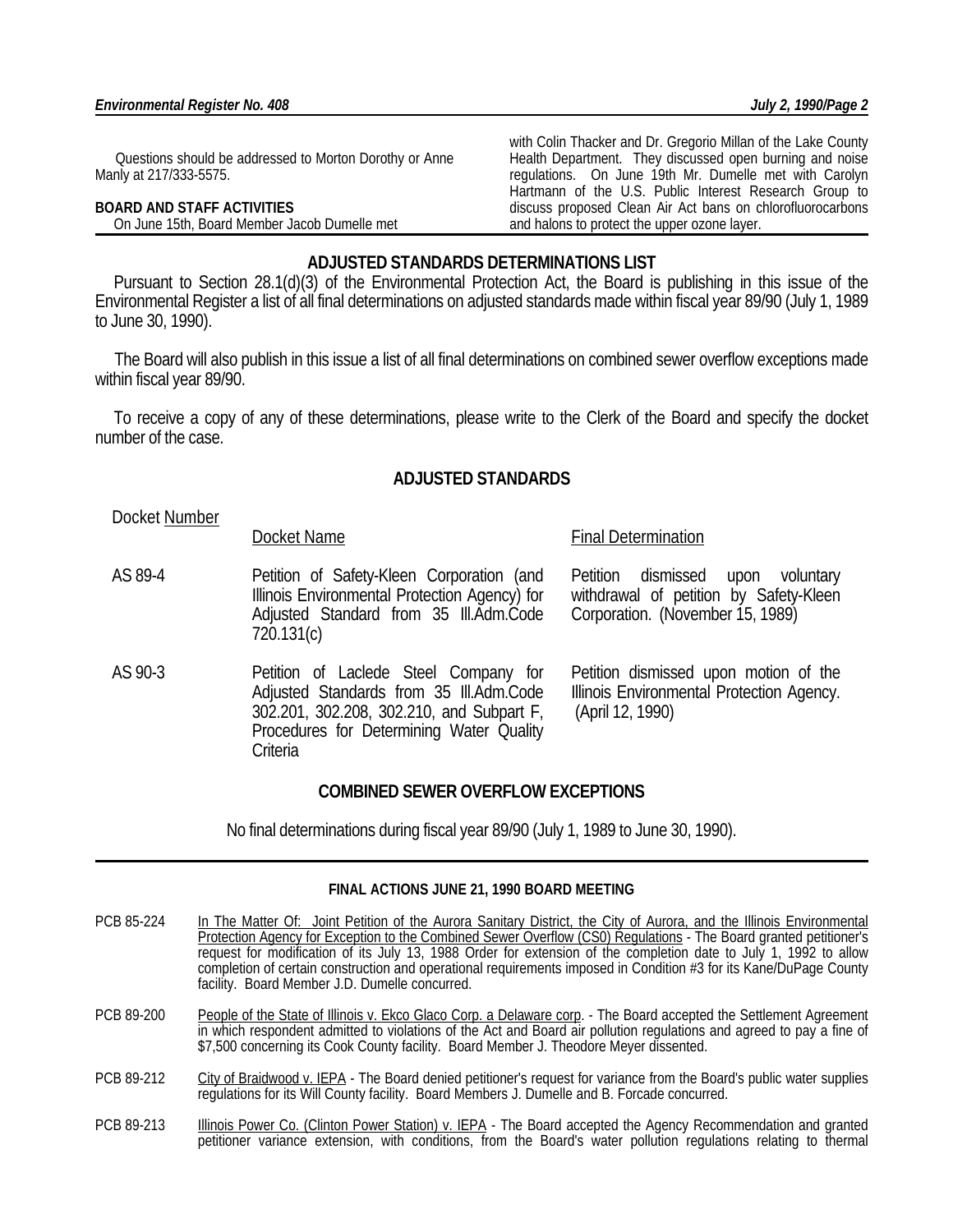limitations for its Macon County facility.

- PCB 90-3 Calvary Temple Church v. IEPA The Board granted respondent's motion for reconsideration, but declined to change the determination in its April 26, 1990 Opinion.
- PCB 90-54 People of the State of Illinois v. F & F Laboratories, Inc., an Illinois Corp. The Board accepted the Settlement Agreement in which respondent admitted to violations of the Act and Board air pollution regulations and agreed to pay a fine of \$1,000. Board Member J. Theodore Meyer dissented.
- PCB 90-55 People of the State of Illinois v. United American Metals, an Illinois corp. The Board accepted the Settlement Agreement in which respondent did not admit to violations of the Act and Board air pollution regulations, but agreed to pay a fine of \$4,500 concerning its Cook County facility. Board Member J. Theodore Meyer dissented.
- PCB 90-56 People of the State of Illinois v. Plochman, Inc., an Illinois corp. The Board accepted the Settlement Agreement in which respondent admitted to violations of the Act and Board air pollution regulations and agreed to pay a civil penalty of \$2,000 concerning its Cook County facility. Board Member J. Theodore Meyer dissented.
- PCB 90-57 People of the State of Illinois v. Lifetime Rooftile Co., an Illinois corp. The Board accepted the Settlement Agreement in which respondent admitted to violations of the Act and Board air pollution regulations and agreed to pay a fine of \$2,500 concerning its LaSalle County facility. Board Member J. Theodore Meyer dissented.
- PCB 90-58 People of the State of Illinois v. Arlington Plating Co. an Illinois corp. The Board accepted the Settlement Agreement in which respondent admitted to violations of the Act and Board air pollution regulations and agreed to pay a fine of \$2,500 concerning its Cook County facility. Board Member J. Theodore Meyer dissented.
- PCB 90-117 Federated Paint Mfg. Co., Inc. v. IEPA The Board accepted the Agency Recommendation and granted petitioner provisional variance from the Board's waste disposal regulations concerning its Cook County facility.
- PCB 90-119 Rockton Sanitary District v. IEPA The Board accepted the Agency Recommendation and granted petitioner provisional variance, with conditions, from the Board's water pollution regulations concerning its Winnebago County facility.
- **AC 89-109**<br>Docket B
- St. Clair County v. Guy Marlin (Fairview Heights) -The Board ordered respondent to pay \$974.62 for deposit into the General Revenue Fund as assessed hearing costs in this matter and closed the docket. Board Member J. Theodore Meyer dissented.
- AC 89-120 IEPA v. William White The Board granted respondent's Motion for Reconsideration, vacated its July 27, 1989 default Order and dismissed the proceeding. Board Members J. Marlin, J. Theodore Meyer and B. Forcade dissented.
- AC 89-164 **IEPA v. Kemp Manufacturing Co.** The Board granted respondent's motion to withdraw its petition for review, found respondent violated Section 21(q)(1) of the Act and imposed a fine of \$500.
- AC 90-23 Tazewell County Board of Health v. Steve Zimmerman and Waste Ltd., Inc. The Board granted respondent's motion to withdraw its petition for review, found respondent violated Section 21(p)(5) of the Act and imposed a fine of \$500.
- AC 90-24 Tazewell County Board of Health v. Steve Zimmerman and Waste Ltd., Inc. The Board granted respondent's motion to withdraw its petition for review, found respondent violated Section 21(p)(5) of the Act and imposed a fine of \$500.
- AC 90-33 County of Will v. Laverne Thomas This matter was dismissed on complainant's motion.
- AC 90-37 IEPA v. Robert McCormick, d/b/a McCormick Construction Co. The Board found respondent violated Section  $21(q)(1)$  and  $21(q)(4)$  of the Act and imposed a fine of \$1,000.

#### **NEW CASES - JUNE 21, 1990 BOARD MEETING**

- PCB 90-107 People of the State of Illinois v. Miller Fluid Power Corp. Complainant alleges violations of the Act and Board air pollution regulations at respondent's DuPage County facility. Hearing mandatory.
- PCB 90-108 Joseph B. Stratton and Pamela J. Stratton v. Charles M. Rock and Little Ceasar's Pizza Complainants allege violation of the Board's noise pollution regulations at respondent's Peoria/Tazewell County facility. Held for duplicitous/frivolous determination.
- PCB 90-109 People of the State of Illinois v. Litho-Graphic Metal Corp., an Illinois Corp. Complainant alleges violations of the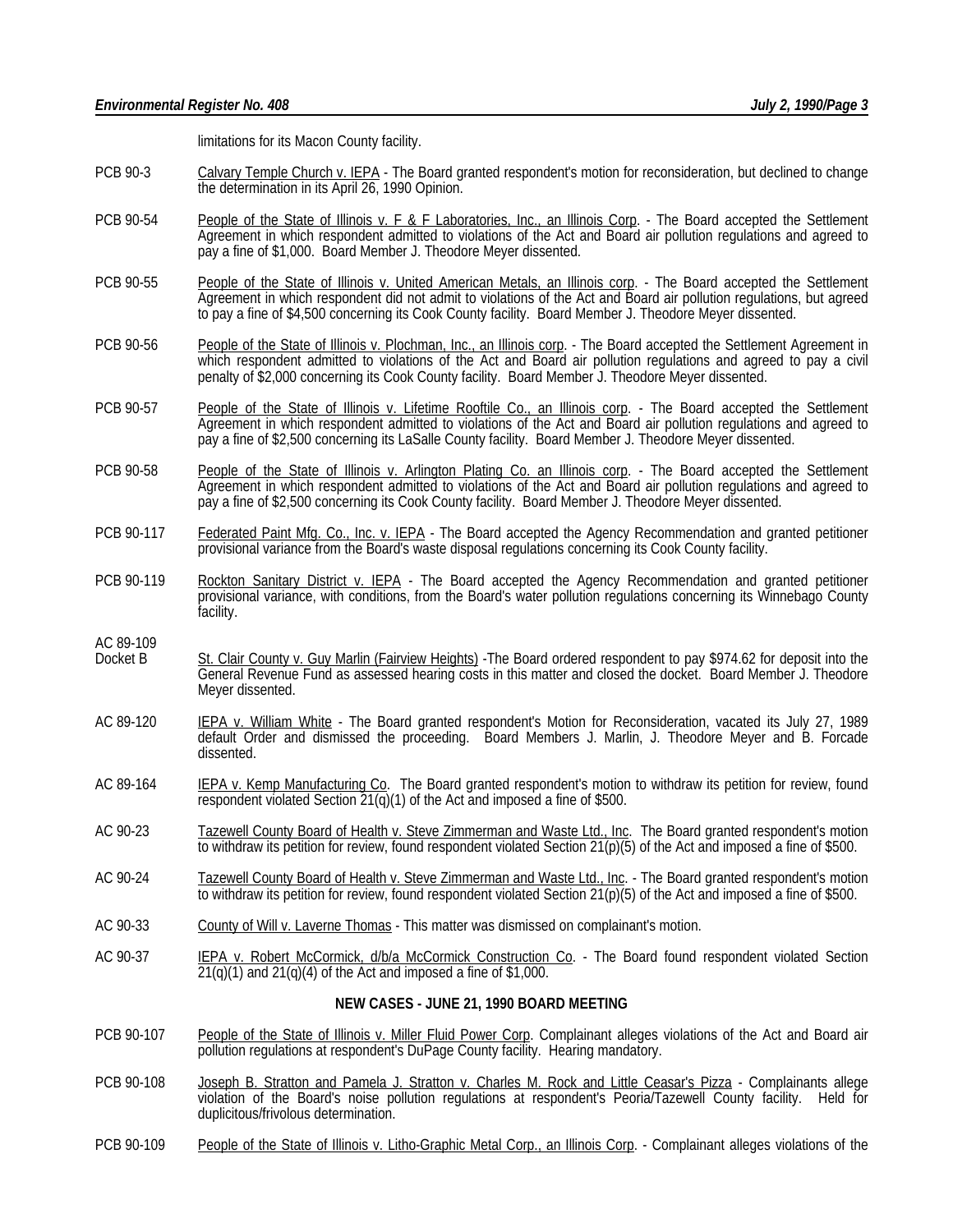Act and Board air pollution regulations at respondent's Cook County facility. Hearing mandatory.

- PCB 90-110 People of the State of Illinois v. Homak Mfg. Co. an Illinois Corp. Complainant alleges violations of the Act and Board air pollution regulations at respondent's Cook County facility. Hearing mandatory.
- PCB 90-111 People of the State of Illinois v. Seegers Grain, Inc., a Delaware Corp. Complainant alleges violations of the Act and Board air pollution regulations at respondent's Stephenson County facility. Hearing mandatory.
- PCB 90-112 People of the State of Illinois v. Chicago Heights Refuse Depot, Inc. Complainant alleges violations of the Act and Board waste disposal regulations at respondent's Cook County facility. Hearing mandatory.
- PCB 90-113 Village of Sauget v. IEPA Petitioner seeks variance from the Board's water pollution regulations concerning combined sewer overflows for its St. Clair County facility. Set for hearing.
- PCB 90-114 National Steel Corp. v. IEPA Petitioner seeks permit review for its Madison County facility. Set for hearing.
- PCB 90-115 People of the State of Illinois v. Excello Color and Chemical Co., an Illinois Corp. Complainant alleges violations of the Act and Board air pollution regulations at respondent's Cook County facility. Hearing mandatory.
- PCB 90-116 People of the State of Illinois v. Graham Paint & Varnish Co., an Illinois Corp. Complainant alleges violations of the Act and Board air pollution regulations at respondent's Cook County facility. Hearing mandatory.
- PCB 90-117 Federated Paint Mfg. Co., Inc. v. IEPA See Final Actions.
- PCB 90-118 Land and Lakes Co. v. IEPA Petitioner seeks permit review for its Will County facility. Set for hearing.
- PCB 90-119 Rockton Sanitary District v. IEPA See Final Actions.
- PCB 90-120 People of the State of Illinois v. William J. Langheim, et al. Complainant alleges violations of the Act and Board air pollution regulations at respondent's Sangamon County facility. Hearing mandatory.

### **CALENDAR \***

- July 6 A-E People of the State of Illinois v. Material Service Corporation PCB 90-69, Danville City 1:00 p.m. Council Chambers, 402 N. Hazel St., Danville.
- July 6 **A-E** People of the State of Illinois v. Support Terminal, Inc. PCB 90-78, Peoria Public 2:00 p.m. Library, 2nd Floor Meeting Room, 107 N.E. Monroe Street, Peoria.
- July 9 **N-E** John Zarlenga and Jean Zarlenga v. Partnership Concepts, Howard Edison, Bruce<br>10:00 a.m. **McClarien Cove Development Company and Thomas O'Brien PCB 89-169. Woo** McClarien Cove Development Company and Thomas O'Brien - PCB 89-169, Wood Dale Public Library, 520 N. Wood Dale Rd., Wood Dale.
- July 10 **A-E** People of the State of Illinois v. Crown Cork & Seal Company, Inc. PCB 89-159, 9:30 a.m. Kankakee Detention Center, 400 E. Merchant, Kankakee.
- July 10 **A-S** In the Matter of: Safety-Kleen Corporation Petition for Adjusted Standard, 35 Ill. Adm.<br>10:00 a.m. Code 720.131(c) AS 89-5. State of Illinois Center. 100 W. Randolph St., Suite 11-500 nale matter of Editor Code 720.131(c) - AS 89-5, State of Illinois Center, 100 W. Randolph St., Suite 11-500, Chicago.
- July 11 A-E People of the State of Illinois v. Crown Cork & Seal Company, Inc. PCB 89-201, State P. 30. 201, State P. 30. 201, State P. 30. 2010 F. 200, Chicago. of Illinois Center, 100 W. Randolph St., Suite 11-500, Chicago.
- A-C EPA v. Robert A. Sanvi AC 89-296, Council Chambers, City Hall, 304 W. Main St., Staunton. July 11<br>10:00 a.m.
- July 11 L-S-R Horace File, et.al. v. D & L Landfill Inc. and the Bond County Board of Supervisors -<br>10:00 a.m. PCB 90-94, Bond County Courthouse, Main Courtroom, 200 W. College Avenue, Gr PCB 90-94, Bond County Courthouse, Main Courtroom, 200 W. College Avenue, Greenville.
- July 11 N-E Michael L. Christianson v. The American Milling Company PCB 90-59, Tazewell County 10:30 a.m. Board Room, Mackenzie Building, 11 S. 4th Street, Pekin.
- July 13 P-A D & B Refuse Service, Inc. v. EPA PCB 89-106, Grand Jury Room, Third Floor, July 20. 2011 Moultrie County Courthouse, Sullivan.
- July 13 A-E EPA v. Decor Gravure Corporation PCB 89-155, State of Illinois Center, 100 W.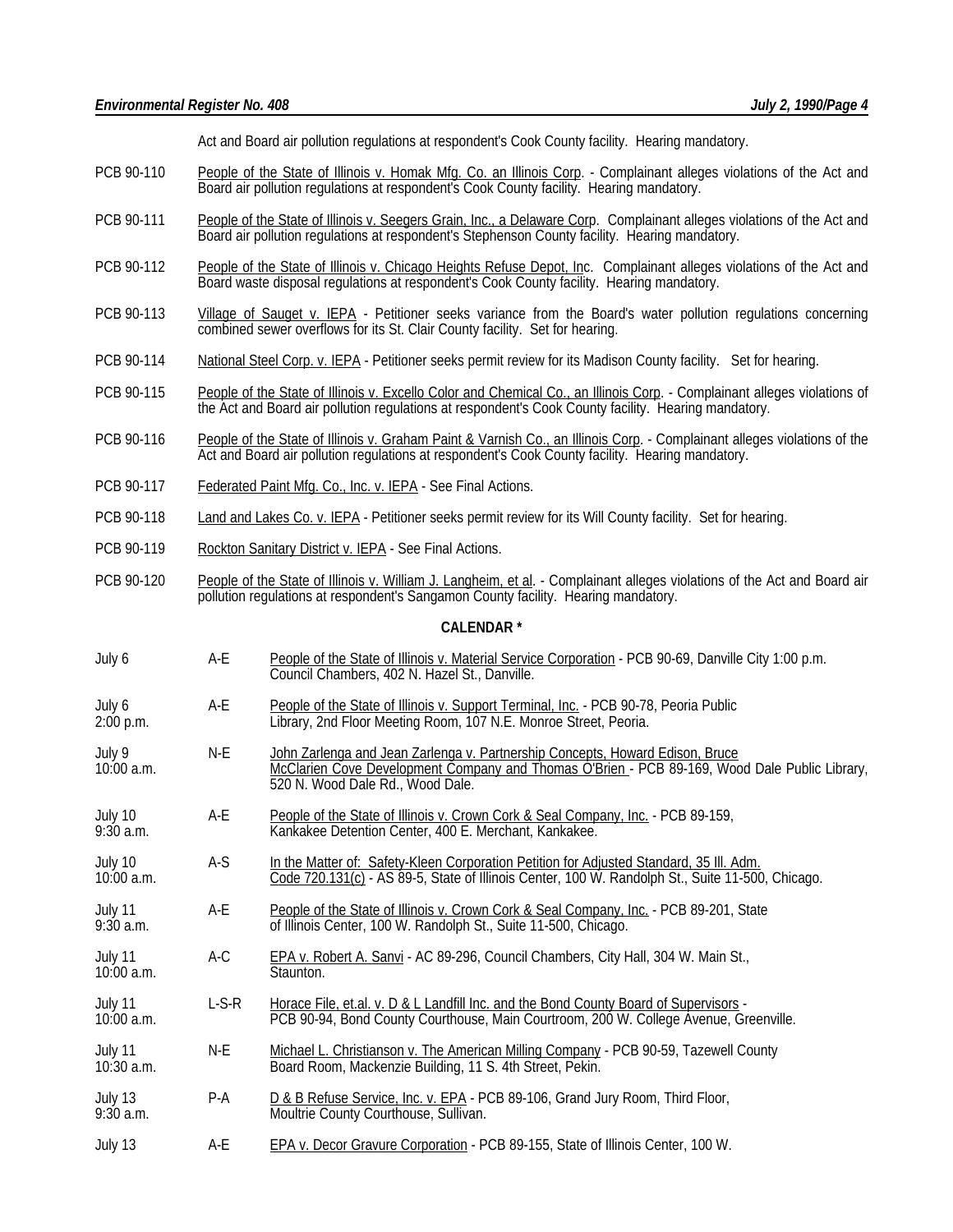| 10:00 a.m.               |             | Randolph St., Suite 11-500, Chicago.                                                                                                                                      |
|--------------------------|-------------|---------------------------------------------------------------------------------------------------------------------------------------------------------------------------|
| July 17<br>$10:00$ a.m.  | P-A         | The Grigoleit Company v. EPA - PCB 89-184, Macon County Building, Board of<br>Supervisors Room, 253 E. Wood St., Decatur.                                                 |
| July 18<br>$9:00$ a.m.   | P-A         | The Grigoleit Company v. EPA - PCB 89-184, Macon County Building, Board of<br>Supervisors Room, 253 E. Wood St., Decatur.                                                 |
| July 19<br>$9:00$ a.m.   | P-A         | The Grigoleit Company v. EPA - PCB 89-184, Macon County Building, Board of<br>Supervisors Room, 253 E. Wood St., Decatur.                                                 |
| July 19<br>10:00 a.m.    | P-A         | James G. Esarey v. EPA - PCB 88-170, Board Review Room, Green County Courthouse,<br>Main Street, Carrollton.                                                              |
| July 19                  |             | Pollution Control Board Meeting, State of Illinois Center, 100 W. Randolph St., Conference Room<br>9-040, Chicago.                                                        |
| July 20<br>$9:30$ a.m.   | W-E         | People of the State of Illinois v. Hillview Farm Fertilizers, Inc. and Arnold May - PCB<br>86-210, McHenry County Courthouse, 2200 N. Seminary Ave., Room 203, Woodstock. |
| July 20<br>$10:00$ a.m.  | A-C         | St. Clair County v. Harold Fults - AC 90-38, Board Conference Room, 5th Floor, St. Clair<br>County Building, Belleville.                                                  |
| July 25<br>$9:30$ a.m.   | P-A         | Stepan Company v. EPA - PCB 90-42, Will County Courthouse, 14 W. Jefferson St.,<br>Joliet.                                                                                |
| July 26<br>$10:00$ a.m.  | A-E         | People of the State of Illinois v. General Electric Corporation - PCB 90-91, Chamber of<br>Commerce Building, 127 E. Lincoln Highway, DeKalb.                             |
| July 27<br>$9:00$ a.m.   | A-C         | EPA v. Omer Thomas - AC 89-215, Court Room B, Shelby County Courthouse,<br>Shelbyville.                                                                                   |
| July 27<br>$10:30$ a.m.  | N-E         | Michael L. Christianson v. The American Milling Company - PCB 90-59, Tazewell County<br>Board Room, Mackenzie Building, 11 S. 4th Street, Pekin.                          |
| July 27<br>$10:00$ a.m.  | W-E         | Thomas S. Fredette v. Village of Beecher - PCB 89-61, Beecher Village Board Room,<br>Beecher Village Hall, 724 Penfield, Beecher.                                         |
| July 30<br>$10:00$ a.m.  | <b>WWSE</b> | State Oil Company v. Dr. & Mrs. James Krone and EPA - PCB 90-102, County Board<br>Room, Room 203, McHenry County Government Center, 2200 N. Seminary Avenue, Woodstock.   |
| July 30<br>$9:30$ a.m.   | A-E         | People of the State of Illinois v. Hysan Corporation - PCB 90-12, State of Illinois Center,<br>100 W. Randolph Street, Suite 11-500, Chicago.                             |
| July 31<br>$10:00$ a.m.  | A-C         | EPA v. James Gilmer; EPA v. Archer-Daniels (consolidated) - AC 89-289, - 89-290,<br>Douglas County Courthouse, County Board Room, 401 S. Center St., Tuscola.             |
| July 31<br>9:00a.m.      | $A-C$       | Tazewell County v. Steve Zimmerman and Waste Ltd., Inc. - AC 90-40, Tazewell County<br>Board Room, Tazewell County Courthouse, Pekin.                                     |
| August 2<br>$10:00$ a.m. | A-E         | People of the State of Illinois v. Aggrecon Corporation - PCB 90-98, Mt. Carroll City Hall,<br>302 N. Main St., Mt. Carroll.                                              |
| August 2<br>9:30a.m.     | P-A         | National Steel Corporation, Granite City Division v. EPA - PCB 90-114, Second Floor<br>Courtroom, Granite City City Hall, 2000 Edison Avenue, Granite City.               |
| August 3<br>$10:00$ a.m. | P-A         | Olney Sanitary Systems and Andrew Ochs v. EPA - PCB 89-175, City Council Room, City<br>Hall, 300 S. Whittle, Olney.                                                       |
| August 3<br>9:00a.m.     | W-V         | Village of Sauget v. EPA - PCB 90-113, Sauget City Hall, Counsel Chambers, 2897 Falling<br>Springs Road, Sauget.                                                          |
| August 6<br>$1:00$ p.m.  | PWS-E       | People of the State of Illinois v. Village of Ipava - PCB 90-106, Fulton County Courthouse,<br>Second Floor Courtroom, Lewistown.                                         |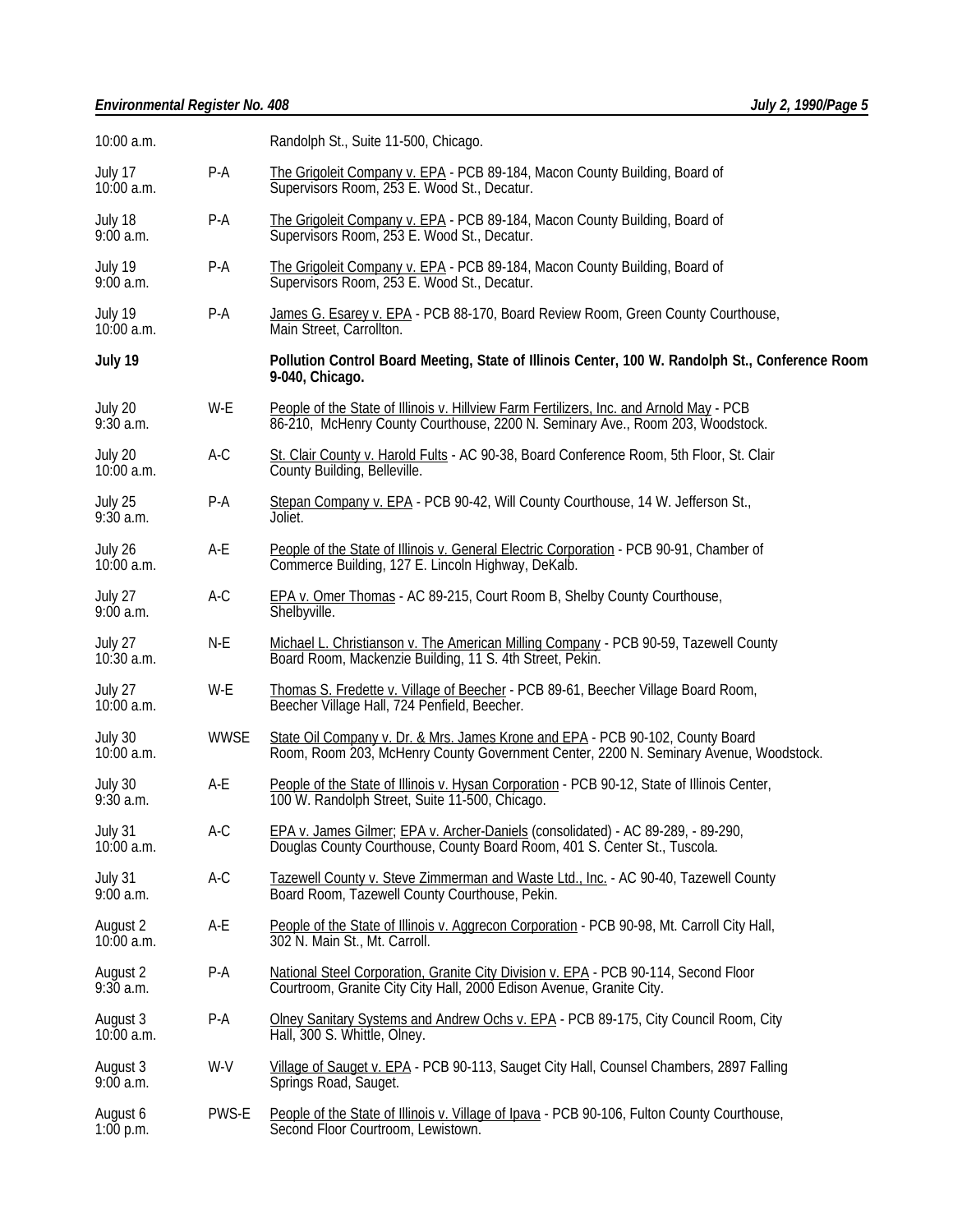| August 6<br>9:30a.m.         | A-C   | IEPA v. ESG Watts, Inc. - AC 90-36, IEPA, Water Pollution Control Conference Room,<br>First Floor, 2200 Churchill Road, Springfield.                                        |  |  |
|------------------------------|-------|-----------------------------------------------------------------------------------------------------------------------------------------------------------------------------|--|--|
| August 7<br>$10:00$ a.m.     | P-A   | O'Brien Cogeneration, Inc. v. EPA - PCB 90-82, Law Office of Schiff, Hardin & Waite,<br>7200 Sears Tower, 233 S. Wacker, Chicago.                                           |  |  |
| <b>August 9</b>              |       | Pollution Control Board Meeting, State of Illinois Center, 100 W. Randolph St., Conference Room<br>9-031, Chicago.                                                          |  |  |
| August 10<br>$11:00$ a.m.    | R     | Used and Waste Tire Regulation (35 III. Adm. Code Part 848) - R90-9, Council<br>Chambers, Municipal Building, Seventh and Monroe Streets, Springfield.                      |  |  |
| August 13<br>9:30a.m.        | A-E   | People of the State of Illinois v. Evangelical Health Systems, a/k/a Christ Hospital - PCB<br>90-105, State of Illinois Center, 100 W. Randolph St., Suite 11-500, Chicago. |  |  |
| August 14<br>9:00a.m.        | R     | Amendments to Agriculture Related Pollution (35 III. Adm. Code 501) - R90-7, DeKalb<br>County Farm Bureau, Upper Auditorium, 315 North 6th St., DeKalb.                     |  |  |
| August 14<br>$1:00$ p.m.     | A-E   | People of the State of Illinois v. Robinson Farm Service - PCB 90-66, Third Floor County<br>Board Room, Henry County Courthouse, 100 S. Main, Cambridge.                    |  |  |
| August 20<br>$9:00$ a.m.     | R     | Amendments to Agriculture Related Pollution (35 III. Adm. Code 501) - R90-7, Effingham<br>County Extension Center, Lower Level Auditorium, 1209 N. Wenthe Drive, Effingham. |  |  |
| August 20<br>$10:00$ a.m.    | $P-A$ | Jefferson Smurfit Corporation v. EPA - PCB 90-20, State of Illinois Center, 100 W.<br>Randolph Street, Suite 11-500, Chicago.                                               |  |  |
| August 21<br>$9:00$ a.m.     | R     | Amendments to Agriculture Related Pollution (35 III. Adm. Code 501) - R90-7, John A.<br>Logan Community College, O'Neil Auditorium, Carterville.                            |  |  |
| August 21<br>$11:30$ a.m.    | W-E   | People of the State of Illinois v. Eldon Swedberg, d/b/a Eldon Swedberg Swine Farm - PCB<br>90-88, Tazewell County Board Room, McKenzie Building, 11 S. 4th Street, Pekin.  |  |  |
| August 23<br>9:00a.m.        | R     | Amendments to Agriculture Related Pollution (35 III. Adm. Code 501) - R90-7, Morgan<br>County Extension Service Office, 104 N. Westgate Ave., Jacksonville.                 |  |  |
| August 24<br>9:00a.m.        | R     | Amendments to Agriculture Related Pollution (35 III. Adm. Code 501) - R90-7, Knox<br>AgriCenter, Room 105, 180 S. Soangetaha St., Galesburg.                                |  |  |
| August 28<br>$10:00$ a.m.    | P-A   | Jefferson Smurfit Corporation v. EPA - PCB 88-175, Council Chambers, Alton City Hall,<br>101 East Third Street, Alton.                                                      |  |  |
| August 30                    |       | Pollution Control Board Meeting, State of Illinois Center, 100 W. Randolph St., Conference Room<br>9-040, Chicago.                                                          |  |  |
| September 4<br>10:00 a.m.    | P-A   | Rock-Ola Manufacturing Corporation v. EPA - PCB 90-24, State of Illinois Center, 100<br>W. Randolph St., Suite 11-500, Chicago.                                             |  |  |
| Septemeber 4<br>$11:00$ a.m. | A-C   | EPA v. ESG Watts, Inc. - AC 90-26, County Building, 8th Street & Monroe, Room 301,<br>Springfield.                                                                          |  |  |
| September 5<br>10:00 a.m.    | A-E   | People of the State of Illinois v. Duraco, Inc. - PCB 90-61, State of Illinois Center,<br>100 W. Randolph St., Suite 11-500, Chicago.                                       |  |  |
| September 6<br>10:00 a.m.    | P-A   | Motorola, Inc. v. EPA - PCB 89-193, State of Illinois Center, 100 W. Randolph St., Suite<br>11-500, Chicago.                                                                |  |  |
| September 7<br>$10:00$ a.m.  | P-A   | Morton International, Inc. v. EPA - PCB 90-26, County Board Room, Room 203,<br>McHenry County Government Center, 2200 N. Seminary Avenue, Woodstock.                        |  |  |
| September 7<br>$9:00$ a.m.   | N-E   | Daniel Lorden and Helen Lorden v. Sheridan South Condominium Associations, etal. - PCB<br>89-19, State of Illinois Center, 100 W. Randolph, Suite 11-500, Chicago.          |  |  |
| September 12<br>10:00 a.m.   | A-V   | Monsanto Company v. EPA - PCB 90-44, City Council Chambers, City Hall, 2897 Falling<br>Springs Rd., Sauget.                                                                 |  |  |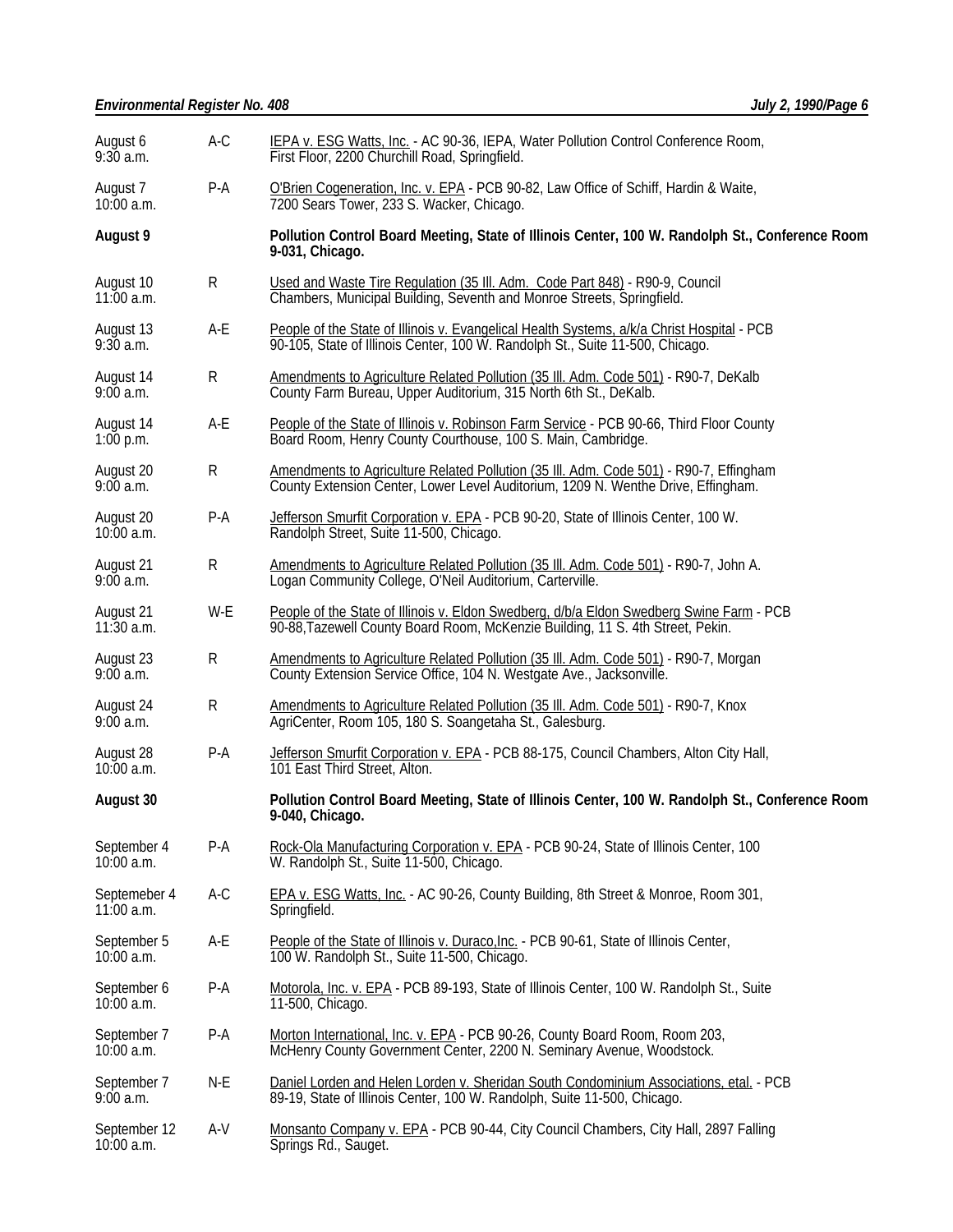| September 12<br>10:00 a.m.   | A-E             | People of the State of Illinois v. Allied Hasting Barrel and Drum Service, Inc. - PCB 90<br>60, State of Illinois Center, 100 W. Randolph St., Suite 11-500, Chicago. |  |
|------------------------------|-----------------|-----------------------------------------------------------------------------------------------------------------------------------------------------------------------|--|
| September 13                 |                 | Pollution Control Board Meeting, State of Illinois Center, 100 W. Randolph St., Conference Room<br>9-040, Chicago.                                                    |  |
| September 18<br>$10:00$ a.m. | A-E             | EPA v. Trilla Steel Drum Corporation - PCB 86-56, Law Office of Joshua Sachs, Suite<br>2222, 134 N. LaSalle St., Chicago.                                             |  |
| September 18<br>$10:00$ a.m. | $A-V$           | Wrico Packaging v. EPA - PCB 89-124, State of Illinois Center, 100 W. Randolph St. Suite<br>11-500, Chicago.                                                          |  |
| September 19<br>10:00 a.m.   | A-E             | People of the State of Illinois v. Sure-Tan, Inc. - PCB 90-62, State of Illinois Center, 100<br>W. Randolph St., Suite 11-500, Chicago.                               |  |
| September 25<br>$10:00$ a.m. | $P-A$           | Acme Steel Company v. EPA - PCB 90-52, Courtroom, Riverdale Village Hall, 325 West<br>142nd St., Riverdale.                                                           |  |
| September 26<br>10:00 a.m.   | P-A             | LTV Steel Company v. EPA - PCB 90-51, Law Office of Joshua Sachs, 134 N. LaSalle<br>Street, Suite 2222, Chicago.                                                      |  |
| September 27                 |                 | Pollution Control Board Meeting, State of Illinois Center, 100 W. Randolph St., Conference Room<br>9-040, Chicago.                                                    |  |
| October 11                   |                 | Pollution Control Board Meeting, State of Illinois Center, 100 W. Randolph St., Conference Room<br>9-040, Chicago.                                                    |  |
| October 25                   |                 | Pollution Control Board Meeting, State of Illinois Center, 100 W. Randolph St., Conference Room<br>9-040, Chicago.                                                    |  |
| November 8                   |                 | Pollution Control Board Meeting, State of Illinois Center, 100 W. Randolph St., Conference Room<br>9-040, Chicago.                                                    |  |
| November 16<br>10:00 a.m.    | $A-E$           | People of the State of Illinois v. Robert A. Propheter, d/b/a Bob Propheter Construction<br>Company - PCB 90-18, County Board Room 242, 707 Etna Road, Ottawa.        |  |
| November 29                  |                 | Pollution Control Board Meeting, State of Illinois Center, 100 W. Randolph St., Conference Room<br>9-040, Chicago.                                                    |  |
| December 20                  |                 | Pollution Control Board Meeting, State of Illinois Center, 100 W. Randolph St., Conference Room<br>9-040, Chicago.                                                    |  |
| December 27                  | $P-A$<br>Alton. | Olin Corporation v. EPA - PCB 89-178, In a Room in the City Hall, 101 E. 3rd Street, 10:00 a.m. (RCRA)                                                                |  |

\* Times and locations of hearings and meetings appearing in the **Environmental Register** are subject to cancellation or rescheduling without notice. Confirmation of that information may be obtained from the Clerk of the Board at 312/814-6931.

\*\* The Pollution Control Board meetings listed in the calendar (highlighted) are unlike the other hearings listed in that, while they are open to the public, public participation is generally not allowed, except upon the granting of a motion for oral argument.

#### l CALENDAR CODE:

| A-C             | ADMINISTRATIVE CITATION      | A-E   | AIR ENFORCEMENT                         |
|-----------------|------------------------------|-------|-----------------------------------------|
| A-S             | ADJUSTED STANDARD            | A-V   | AIR VARIANCE                            |
| CSO             | <b>COMBINED SEWER</b>        | L-E   | LAND ENFORCEMENT                        |
|                 | <b>OVERFLOW EXCEPTION</b>    |       |                                         |
| $L-S-R$         | LANDFILL SITING REVIEW       | L-V   | LAND VARIANCE                           |
| N-E             | NOISE ENFORCEMENT            | N-V   | NOISE VARIANCE                          |
| $P-A$           | PERMIT APPEAL                | PWS-F | PUBLIC WATER SUPPLY ENFORCEMENT         |
| PWS-V           | PUBLIC WATER SUPPLY VARIANCE | R     | REGULATORY PROCEEDING                   |
| SO <sub>2</sub> | S0, ALTERNATIVE STANDARDS    |       | SWH-E SPECIAL WASTE HAULING ENFORCEMENT |
| SWH-V           |                              |       | THERMAL DEMONSTRATION RULE              |
|                 |                              |       | (35 ILL. ADM. CODE 302.211(F)           |